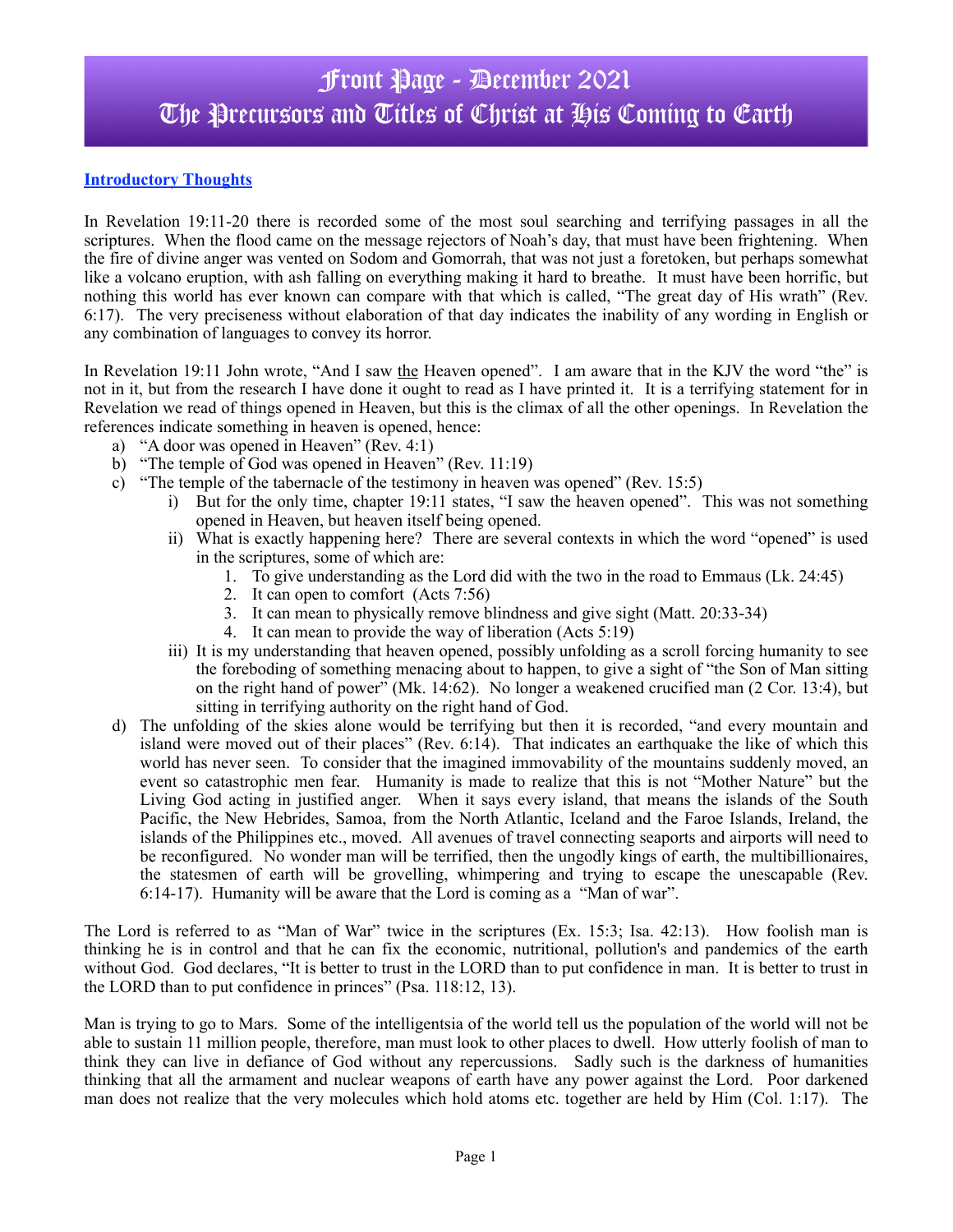## Front Page - December 2021 The Precursors and Titles of Christ at His Coming to Earth

word "consist" means to be held together. Just as Adam and Eve hid themselves among the trees, so man will cry (pray) to the rocks to cover them (Rev. 6:16).

#### **Who is coming?**

The Book of Revelation is God's unveiling of Christ regarding the offices and works God has given Him responsibility for. He is the one who takes the book out of the right hand of the Moral Absolute of the universe (Rev. 5:7) and He is able to take it because of His worthiness (Rev. 5:5, 6). It is recorded in John's gospel that the Lord told his disciples that God not only has committed all judgment into His hand (Jn. 5:22), but also the right to execute the judgment (Jn. 5:27). John also adds another expression which deals with why God gives Him such responsibility and it is, "Because he is the son of Man" (Jn. 5:27). However, at His coming to reign there are other titles or names given with the emphasis on His humanity, character, and royal authority. These are not just casually picked by John or Paul, but are the Holy Spirit's manifestation of the Lord. We also know that the descriptive terms given to the Lord regarding His coming to reign all indicate some aspect of His person or work. He is spoken of as:

- a) The Son of Man, relative to His coming to reign (Matt. 24:30, 37, 39, 44; 25:31; Mk. 13:26; Lk. 12:40; 17:24, 26, 30; 18:8; Rev. 14:14)
- b) Lord Jesus (2 Thess. 1:7)
- c) The Lamb (Rev. 6:16)
- d) Seen as the Reaper (Rev. 14:14-20)
- e) Faithful and True (Rev. 19:11)
- f) The unknown Name (Rev. 19:12)
- g) The Word of God (Rev. 19:13)
- h) King of Kings (Rev. 19:16)

The first observation is there is selection in the descriptions of the Lord. Luke, when writing the book of the Acts, records how the angelic messenger spoke saying, "This same Jesus . . . shall so come in like manner as ye have seen him go" (Acts 1:11). It is Jesus who went in power for He had risen from the dead; a cloud received Him (Acts 1:9) which I understand it as a cloud of angelic beings and He will come again in the clouds; He left from the mount of Olives (Acts 1:12) and will stand there once again (Zech. 14:4). (While the scriptures do not say specifically the Lord left from the mount of Olives, yet the intimation from Acts 1:12 certainly indicates that).

#### **The descriptive names used of the Lord**

Son of man (Matt. 24:30, 37, 39, 44; 25:31; Mk. 13:26; Lk. 12:40; 17:24, 26, 30; 18:8; Rev. 14:14).

a) I have one son and even though he is now a man, if anyone belittled him or hurt him I would be very angry. When I think of God sending His Son to become the Son of Man, of David and of Abraham (Matt. 1:1), it fills the heart with wonder. God loves His son, for it is recorded Christ is "His dear Son", or better "the Son of His love" (Col. 1:13), yet He sent Him to be the Saviour of the world (Jn. 4:42). What a manifestation of love has been shown in that, "while we were yet sinners, Christ died for us"; "when we were yet without strength, in due time Christ died for the ungodly"; "For if, when we were enemies, we were reconciled to God by the death of His Son" (Rom. 5:6, 8, 10). Surely it is most wonderful that such is His love for each of us that we could not care about His voluntarily substitutionary sacrifice to save each from the wrath of Almighty God. Surely the delight God the Father had in Him is not only being willing to become human, but also readiness to be forsaken to bring humanity back to Himself. I cannot comprehend the intensity of His wrath but I can, in a little degree, understand His righteous judgment when man rejects, belittles, counterfeits, mocks, spits on Him, and in heart kill Him. This is in part what the significance is when the Lord is spoken of as the Son of man. As the despised Nazarene He lived, as the accused blasphemer He died, but God raised Him from the dead. In that day He will come, glorified with the regalia of a Conquerer to break to chaff the empires of earth (Dan. 2:35); to banish into the Lake of fire the leading men of anarchy and blasphemy (Rev. 19:20); to dispose of Satan for one thousand years (Rev. 20:1); and to greatly, though not completely, restore the creation to Edenic conditions. The